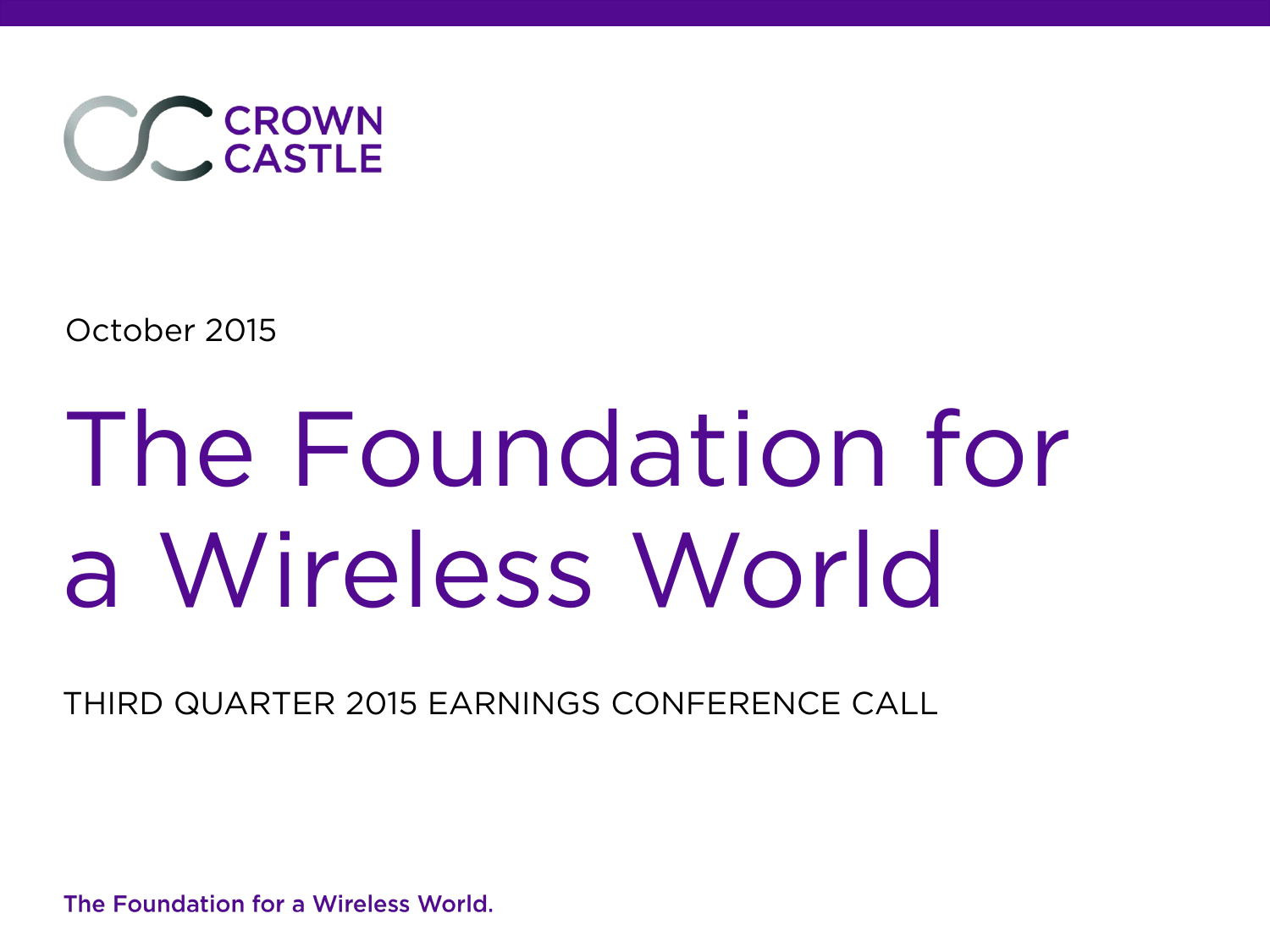#### Cautionary Information

This presentation contains forward-looking statements and information that are based on management's current expectations. Such statements include our Outlook and plans, projections, and estimates regarding (1) potential benefits, returns and shareholder value which may be derived from our business, assets, investments, dividends and acquisitions, including on a long-term basis, (2) our strategy and strategic position and strength of our business, (3) wireless consumer demand, (4) demand for our wireless infrastructure and services, (5) carrier network investments and upgrades, and the benefits which may be derived therefrom, (6) our growth and long-term prospects, (7) our dividends, including our dividend plans, the amount and growth of our dividends, the potential benefits therefrom and the tax characterization thereof, (8) leasing activity, including the impact of such leasing activity on our results and Outlook, (9) capital allocation, (10) the Sunesys acquisition, including potential benefits and impact therefrom and growth related thereto, (11) our investments, including in small cells, and the potential benefits therefrom, (12) availability and adequacy of cash flows and liquidity for, or plans regarding, future discretionary investments, (13) the location and level of our activities, including with respect to small cells, (14) non-renewal of leases and decommissioning of networks, including timing, the impact thereof and decommissioning fees, (15) capital expenditures, including sustaining capital expenditures, (16) timing items, (17) straight-line adjustments, (18) tower acquisitions and builds, (19) expenses, including general and administrative expense, (20) site rental revenues and Site Rental Revenues, as Adjusted, (21) site rental cost of operations, (22) site rental gross margin and network services gross margin, (23) Adjusted EBITDA, (24) interest expense and amortization of deferred financing costs, (25) FFO, including on a per share basis, (26) AFFO, including on a per share basis, (27) Organic Site Rental Revenues and Organic Site Rental Revenue growth, (28) net income (loss), including on a per share basis, (29) our common shares outstanding, including on a diluted basis, and (30) the utility of certain financial measures, including non-GAAP financial measures. As used herein, the term "including", and any variation thereof, means "including, without limitation."

Such forward-looking statements are subject to certain risks, uncertainties and assumptions, including prevailing market conditions and other factors. Should one or more of these risks or uncertainties materialize, or should any underlying assumptions prove incorrect, actual results may vary materially from those expected. More information about potential risk factors which could affect our results is included in our filings with the Securities and Exchange Commission. The Company assumes no obligation to update publicly any forward-looking statements, whether as a result of new information, future events or otherwise.

This presentation includes certain non-GAAP financial measures, including Adjusted EBITDA, AFFO, Organic Site Rental Revenue, and Site Rental Revenue, as Adjusted. Tables reconciling such non-GAAP financial measures are set forth in the Supplemental Information Package posted in the Investors section of Crown Castle's website at http://investor.crowncastle.com.

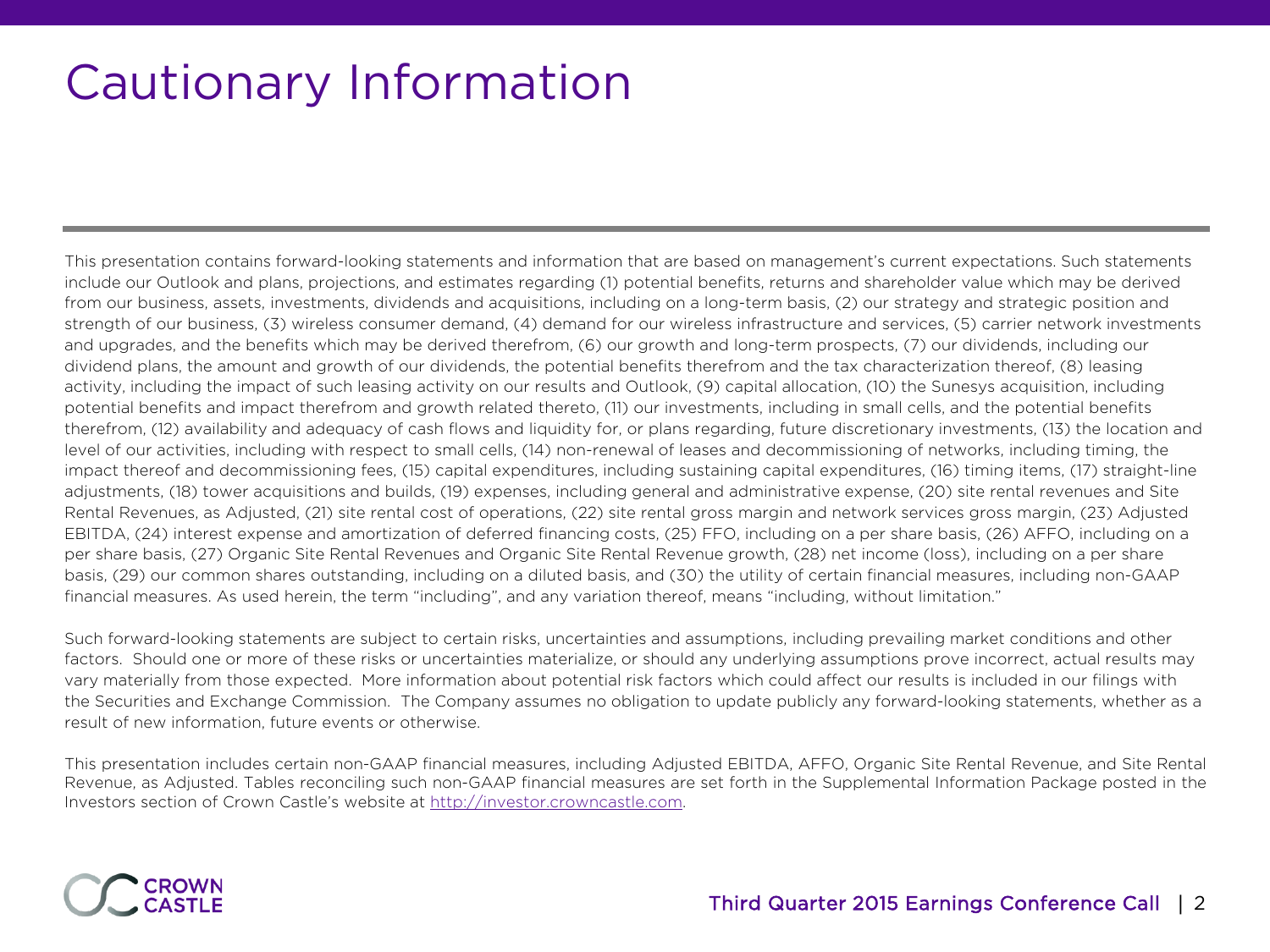#### Executive Summary

- Exceeded high end of previously provided third quarter 2015 Outlook for site rental revenues, Adjusted EBITDA and AFFO
- Increased midpoint of full year 2015 Outlook for site rental revenues, Adjusted EBITDA and AFFO by \$60 million, \$37 million and \$23 million, respectively, reflecting strong third quarter 2015 results and the Sunesys acquisition
- Provided midpoint 2016 Outlook for AFFO per share of \$4.66, representing year-over-year growth of 8%
- Increased quarterly dividend by 8 percent from \$3.28 to \$3.54 per share on an annualized basis

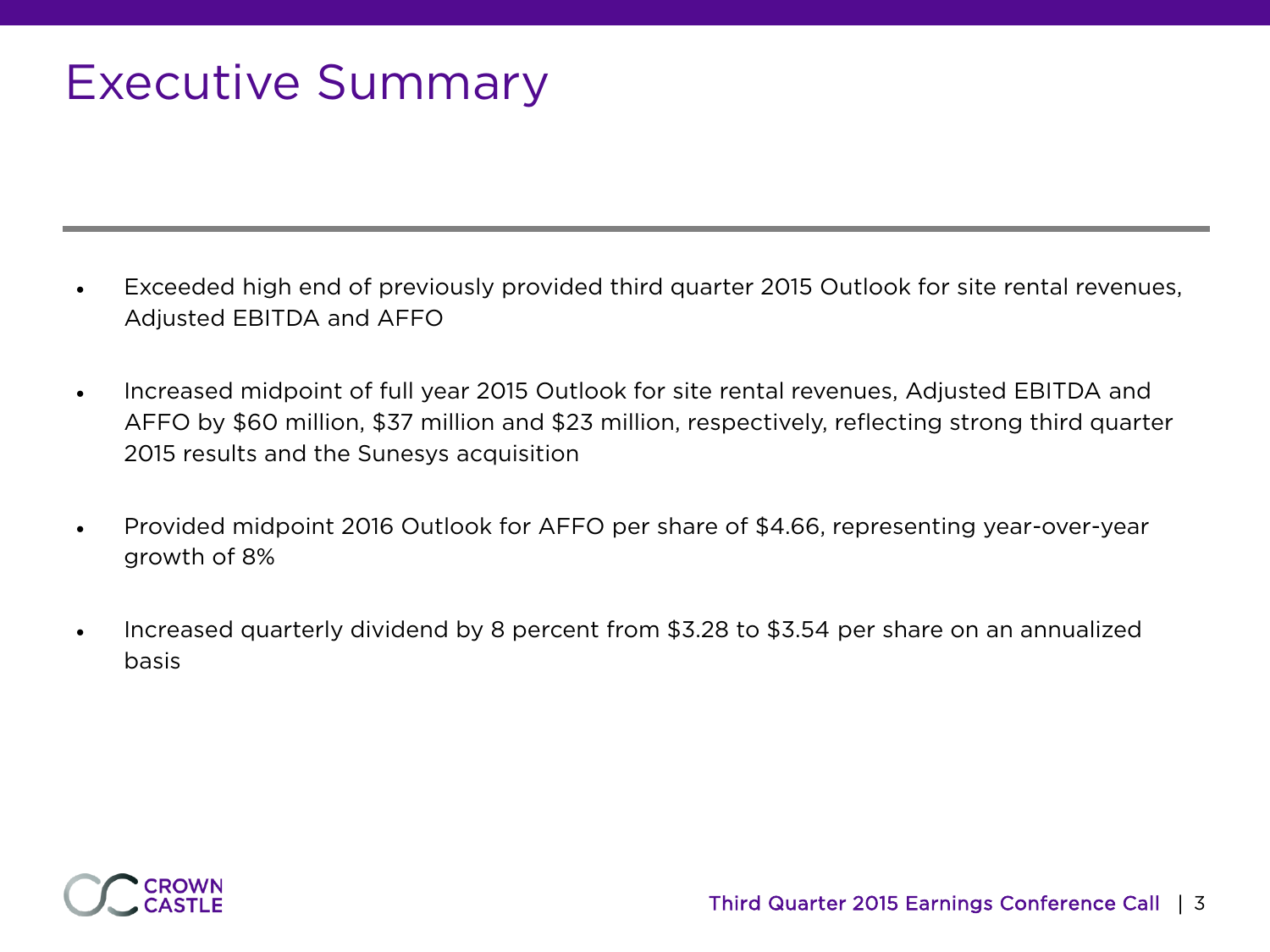### Q3 2015 Highlights

Site Rental Revenue (\$ in millions)



• ~7% year-over-year growth in site rental revenues

Note: Components may not sum due to rounding

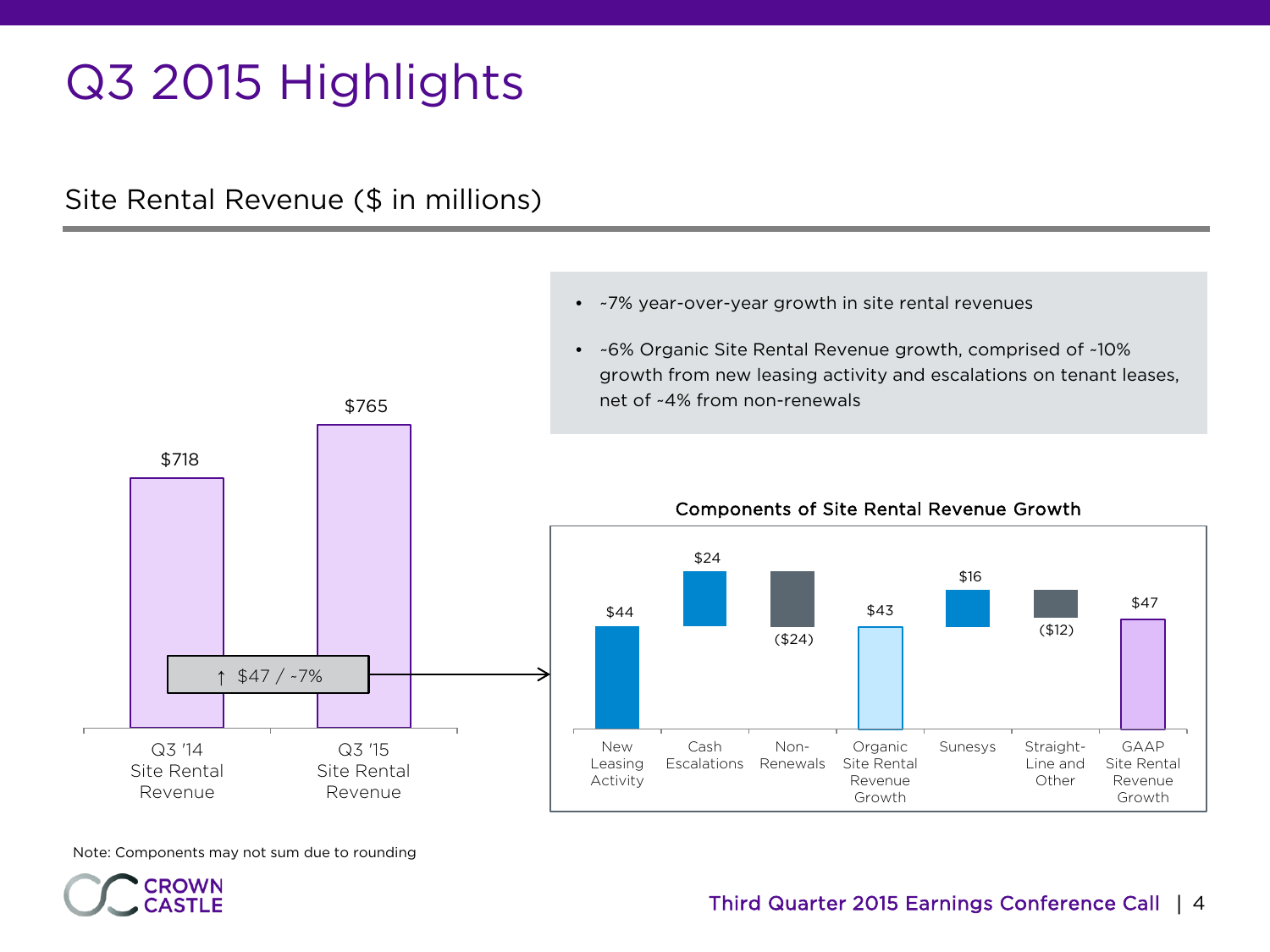### Q3 2015 Highlights (continued)

#### (\$ in millions, except per share amounts)



## \$514 \$529 Q3 '14 Q3 '15 **↑** ~3%

Adjusted EBITDA

#### Results reflect:

- Strong leasing activity, which is expected to continue throughout 2015 and 2016
- Contribution from Sunesys acquisition to site rental gross margin of \$11 million

AFFO



\$1.07

**↑** ~7%



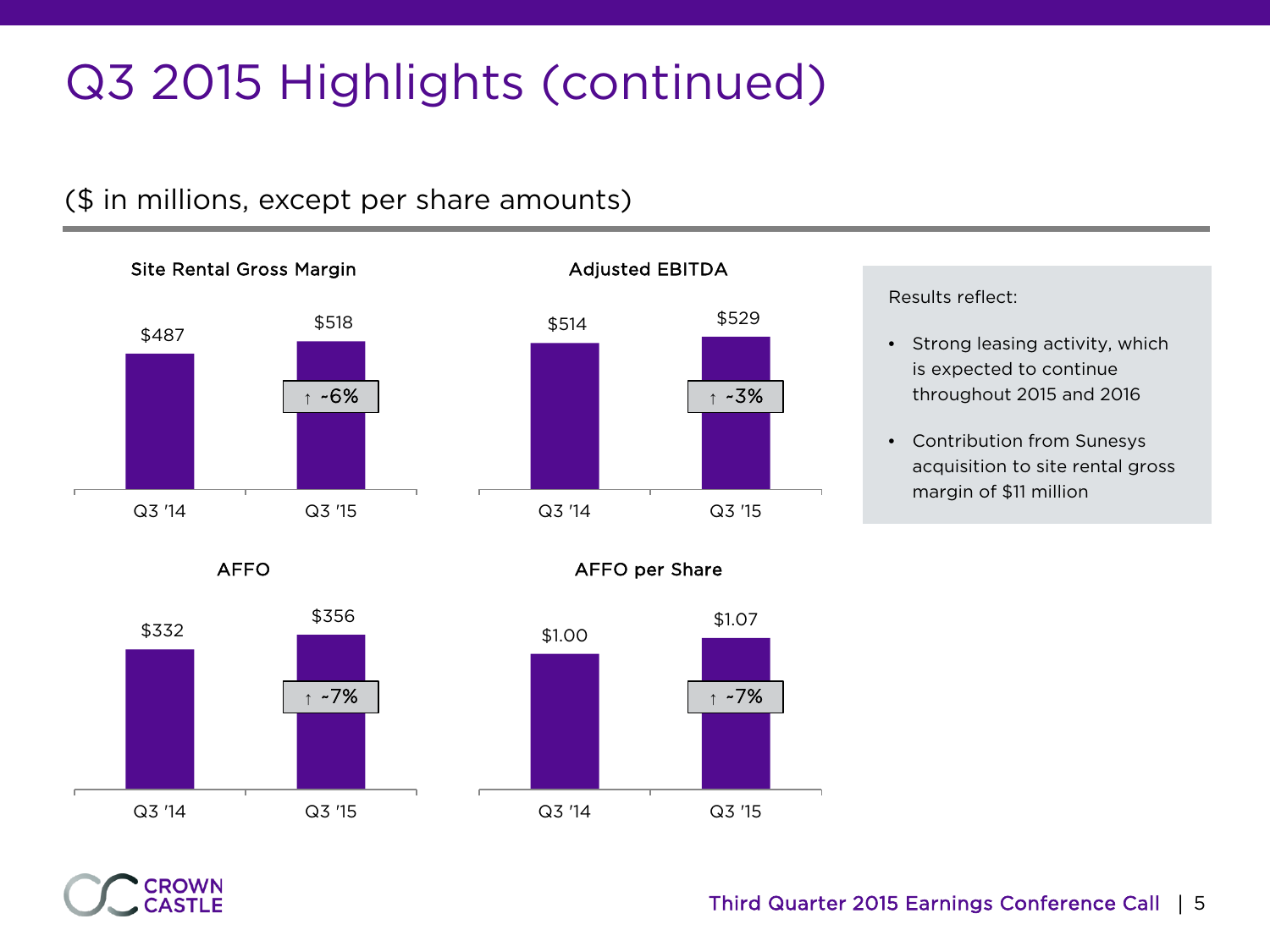### Financing and Investment Summary

#### Q3 2015 Capital Deployment (\$ in millions)





- Continued proactive approach with land program
	- Completed over 18,000 land transactions since launch of program
	- ~76% of site rental gross margin is generated on land owned or controlled for 20+ years, with 36% of site rental gross margin generated on owned land
	- Average remaining ground lease term of ~31 years
- Closed \$1 billion Sunesys acquisition
- Paid a quarterly common stock dividend of \$0.82 per common share, or ~\$274 million in aggregate
	- Announced 8% increase to quarterly common stock dividend from \$0.82 to \$0.885 per share
- Remain committed to achieving investment grade credit rating

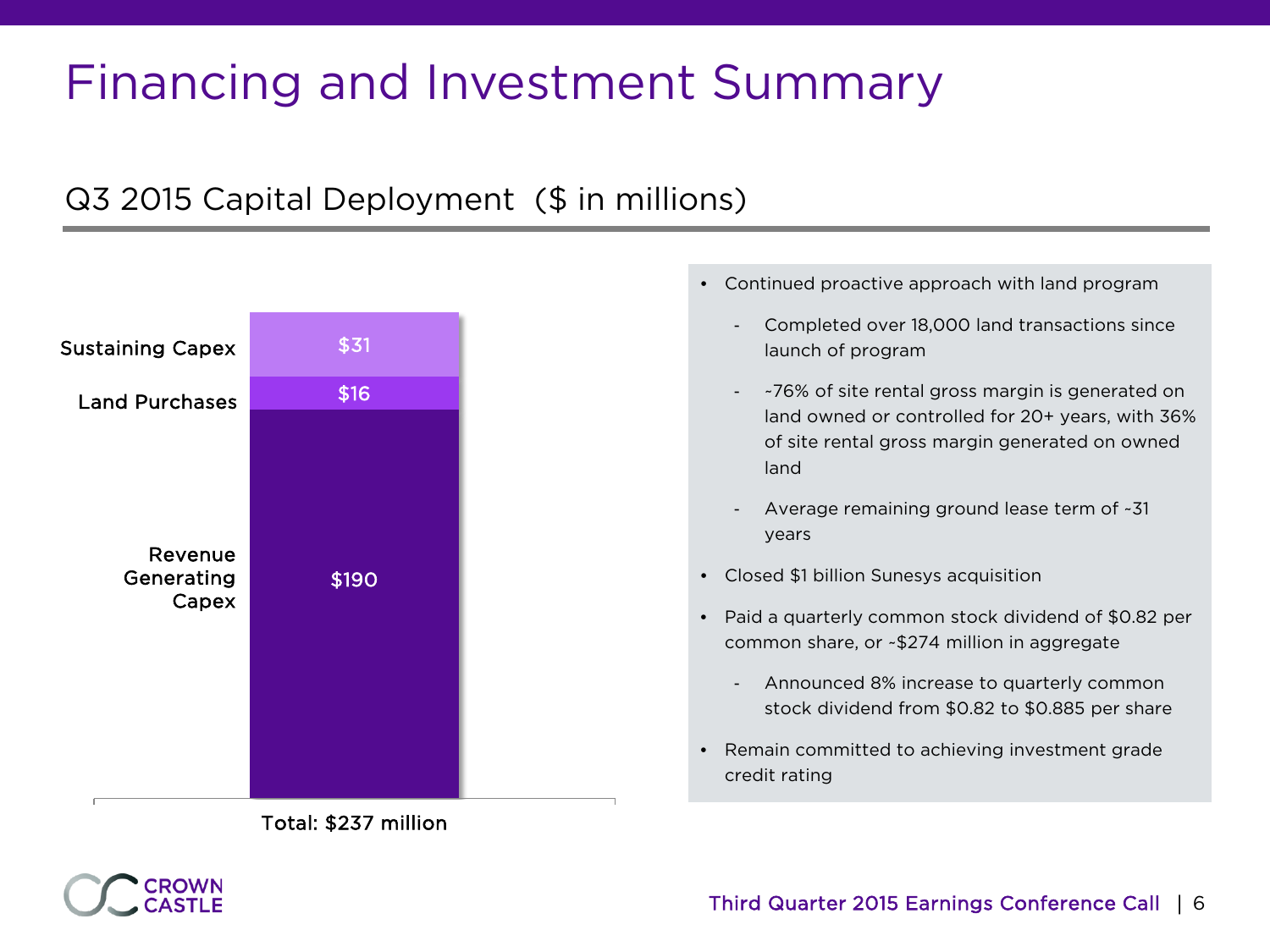### Full Year 2015 and 2016 Outlook

#### (\$ in millions, except per share amounts)



AFFO per Share

\$2,050 to \$2,055 \$2,153 to \$2,178



Adjusted EBITDA



- Increased 2015 Outlook for site rental revenues, Adjusted EBITDA and AFFO by \$60mm, \$37mm and \$23mm respectively, at the midpoint, reflecting:
	- Increase in leasing activity
	- Shift in timing of non-renewals
	- Contribution from Sunesys acquisition
- 2016 Outlook reflects:
	- Continued strength in leasing activity
	- Improving operating leverage
	- 7-9% AFFO per share growth



#### Third Quarter 2015 Earnings Conference Call | 7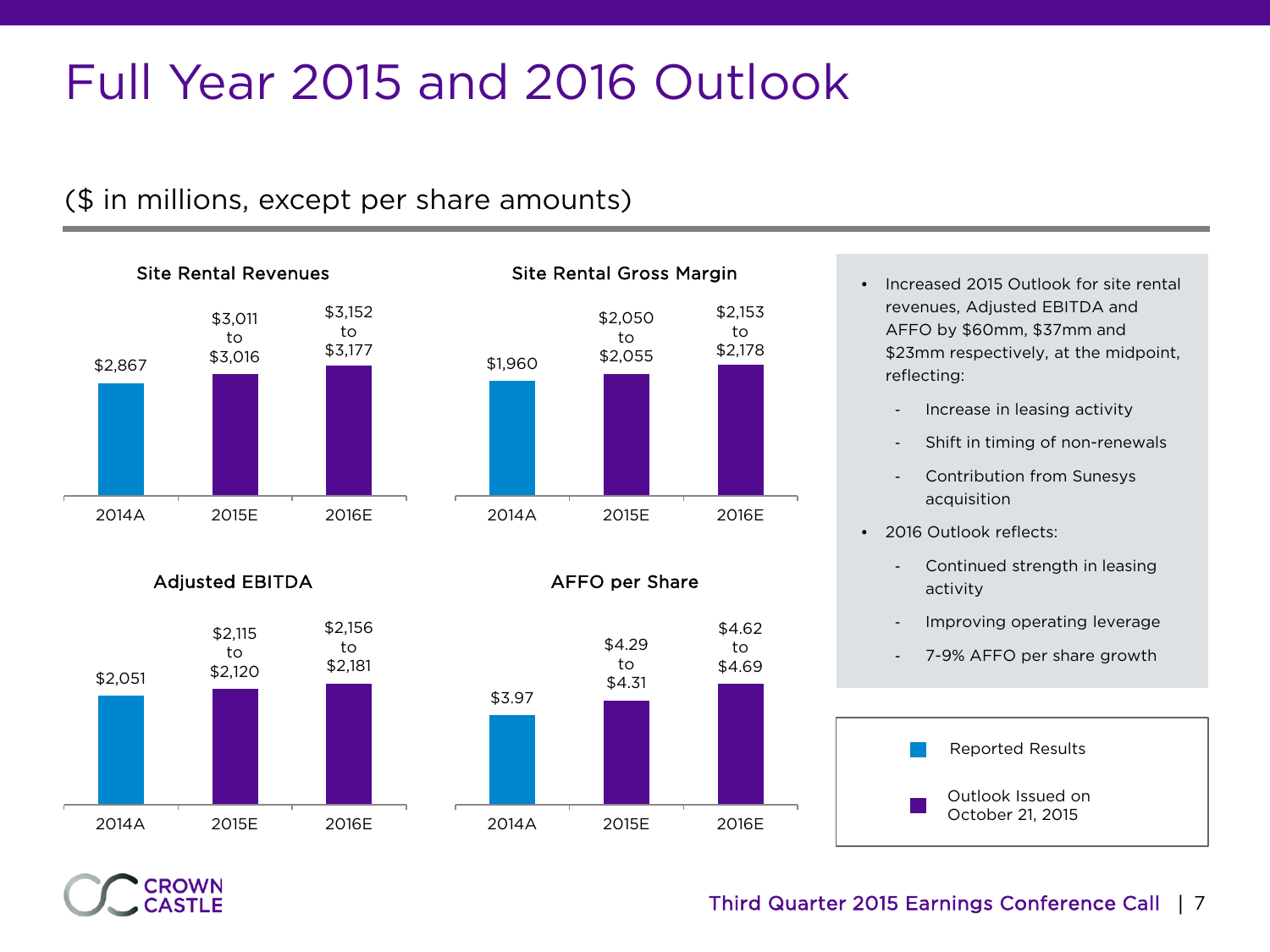### Full Year 2016 Outlook (continued)

Midpoint of 2016 Outlook for Site Rental Revenue Growth (\$ in millions)



Note: Components may not sum due to rounding



• Anticipated new leasing activity of ~\$170 million similar to 2015 levels, comprised